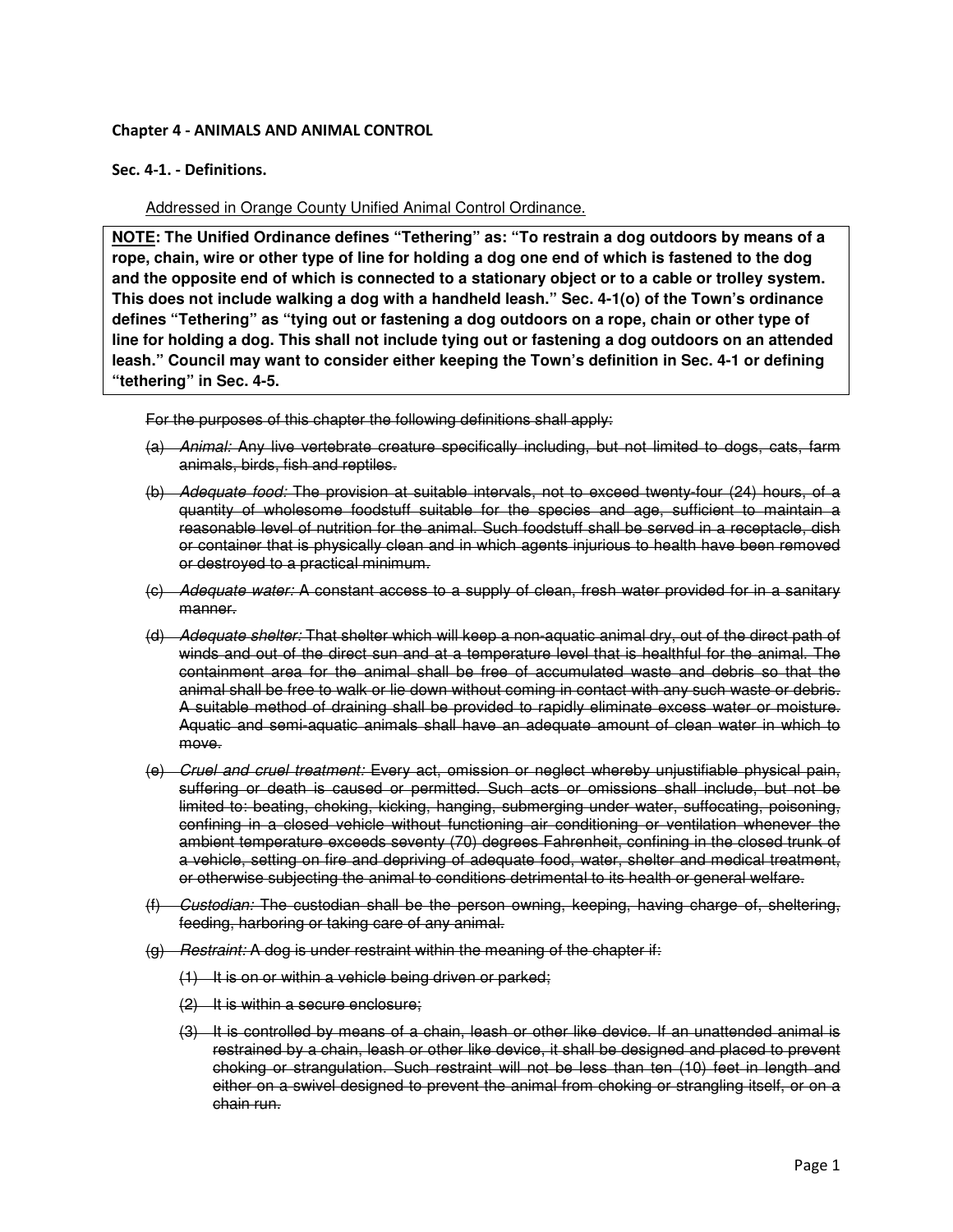- (4) It is on the premises of the custodian and attended by and under the control of a competent person.
- (h) Competent person: A person of suitable age and discretion to keep an animal under sufficient control in order to prevent harm to the animal, to persons, to other animals or to property.
- (i) Stray dog: Any dog within the town limits, off the premises of the custodian and not under restraint.
- (j) Wild and dangerous animals: Wild animals which are dangerous to persons and property include, but are not limited to: all felines (other than the domestic house cat), nonhuman primates, bears, wolves, coyotes, reptiles (poisonous, crushing and giant), and any crossbreed of such animals which have similar characteristics of the animals specified herein.
- (k) Exotic animals: Exotic animals are animals other than domestic animals, farm animals, and wild animals which are not native to North Carolina.
- (l) Vicious animal: Any animal, on or off the premises of its custodian, which is three (3) months of age or older and without provocation has killed, bitten or caused physical harm through bite(s) to a person; or has without provocation attempted to bite or cause physical harm through bite(s) to a person; or without provocation has injured, maimed or killed a pet or domestic livestock.
- (m) Provocation: Any act that would reasonably be expected to cause an animal to defend itself, its young, its custodian or the property of the custodian of said animal.
- (n) Life threatening injury: Any injury which is serious enough to require immediate medical attention to preserve the life of the injured person.
- (o) Tethering means tying out or fastening a dog outdoors on a rope, chain or other type of line for holding a dog. This shall not include tying out or fastening a dog outdoors on an attended leash.

## Sec. 4-2. - Office of animal control.

- (a) The office of animal control is established by the Town of Chapel Hill. It shall be the duty of the animal control officer to perform all of the duties incident to the administration and enforcement of this chapter, and to perform such other duties as by general law or ordinance may be imposed.
- (b) The animal control office shall be composed of the animal control officer and such employees as shall be determined by the town council. The said employees shall be appointed and compensated in accordance with the personnel ordinance of the town. In lieu of employees, the council may authorize by contract the assignment of the duties of the animal control office to the Orange County Animal Society or some other designated agency.
- (c) The animal control division shall be charged with the responsibility of:
	- (1) Enforcement of the town laws, ordinances and resolutions relating to animals or to the care, custody and control of animals;
	- (2) Cooperation with and assistance to the county health director in the enforcement of the laws of the State of North Carolina with regard to animals; vaccination of dogs and cats against rabies; and to the confinement and leashing of animals. Reference is particularly made to the state laws as set out and contained in Sections 67-1 to 69-29 and 106-387 of the General Statutes of North Carolina;
	- (3) Investigations of reported and observed cruelty or animal abuse with regard to all animals pursuant to the pertinent provisions of Section 14-360 of the Statutes of North Carolina; and reported or observed violations of any section of this chapter.

# Sec. 4-3. - Animals to be seized humanely; tranquilizing animals; putting animals to death in attempting to seize.

# Addressed in Orange County Unified Animal Control Ordinance.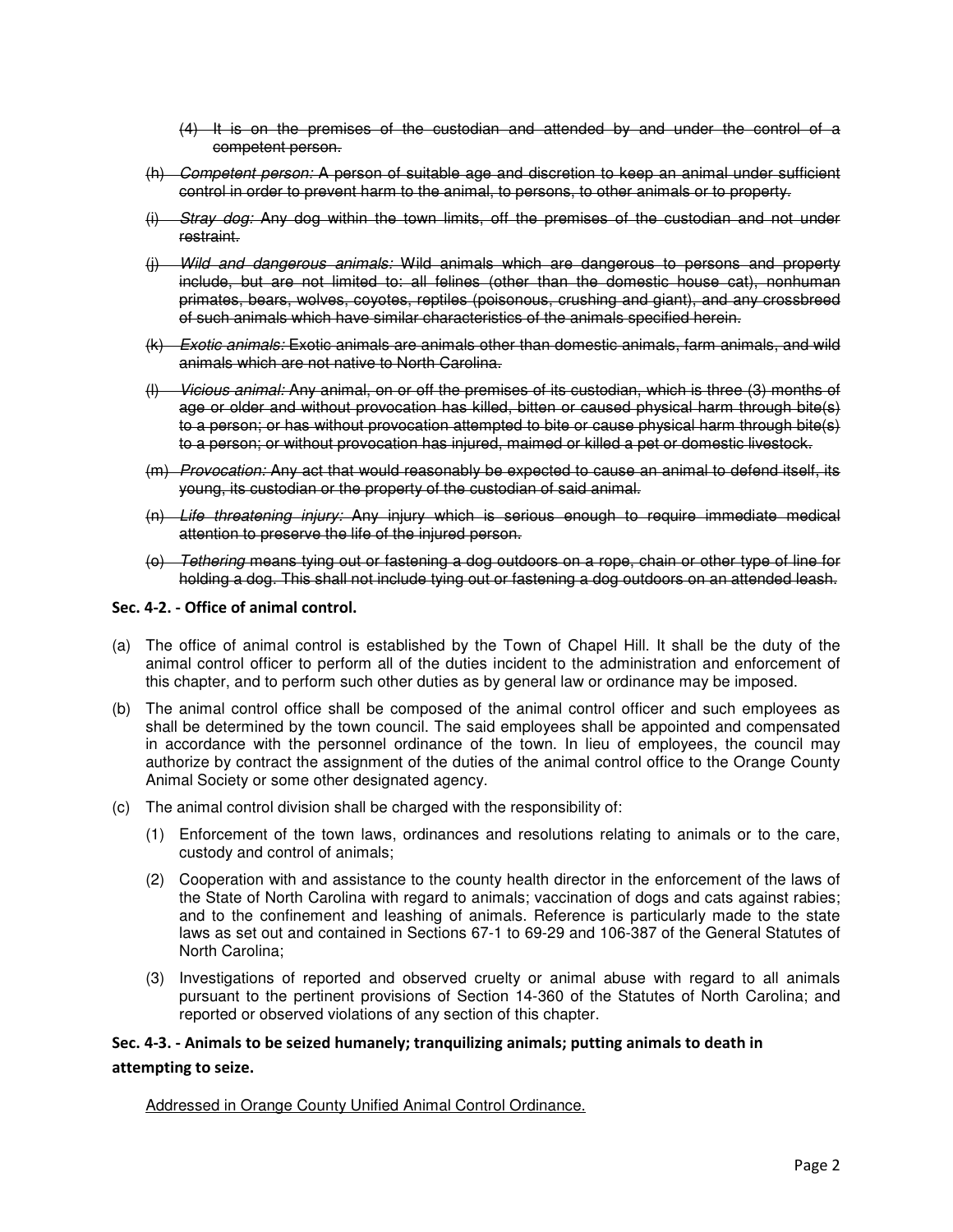- (a) Any animal control officer or law enforcement officer, in carrying out his or her duties under this chapter, shall make every effort to deal humanely with all animals.
- (b) If in the considered judgement of any animal control officer or law enforcement officer, an attempt to seize an animal would be dangerous to the person attempting that seizure, the animal control officer or law enforcement officer may inject the animal with a chemical tranquilizer which will result in limiting the activity of the animal. Such use of a tranquilizer will be used only when every other reasonable method of seizure has been attempted.
- (c) If in the considered judgement of any animal control officer or law enforcement officer, an attempt to seize an animal would be dangerous to the person attempting that seizure, then and only then shall an animal control officer or law enforcement officer be authorized to humanely put the animal to death. It is the intent of the subsection to note that killing an animal is to be done only after every reasonable effort has been made to seize an animal and only after all other procedures are judged impossible.

## Sec. 4-4. - Responsibility of custodian of animals.

- (a) The custodian of every animal shall be responsible for the care, licensing, vaccination and behavior of such animal.
- (b) The custodian of every animal shall take whatever action(s) is necessary to insure that the animal not pose a risk to health or safety of the public.

## Sec. 4-5. - Cruelty to animals.

(a) Addressed in Orange County Unified Animal Control Ordinance. It shall be unlawful to commit any of the acts of cruel treatment as described in subsection 4-1(e).

(b) Addressed in Orange County Unified Animal Control Ordinance. It shall be unlawful for any person willfully or through neglect to overdrive, overload, wound, injure, torment, torture, deprive of adequate food, adequate water or adequate shelter, cruelly beat, choke, needlessly mutilate or kill any animal or cause any of the aforesaid things to be done.

- (c) It shall be unlawful to allow animals to live in crowded conditions (less than one hundred (100) square feet of unobstructed area per each animal weighing twenty (20) pounds or under, less than two hundred (200) square feet of unobstructed area per each animal weighing greater than twenty (20) pounds).
- (d) It shall be unlawful to tether a dog except under the following circumstances:
	- (1) Tethering for a period not to exceed seven (7) consecutive days while actively engaged in:
		- (i) Shepherding or herding livestock.
		- (ii) Lawful dog activities such as hunting training and hunting sporting events, field and obedience training, field or water training, law enforcement training, veterinary treatment and/or the pursuit of working or competing in these legal endeavors.
		- (iii) Meeting the requirements of a camping or recreational area.
	- (2) When participating in recognized exempt activities or when a dog is on an attended leash, tethered dogs shall be attended by a responsible person and shall be tethered in a manner that does not cause unjustifiable pain, suffering, or risk of death. Tethers must be made of rope, twine, cord, or similar material with a swivel on one end or must be made of a chain that is at least ten (10) feet in length with swivels on both ends and which does not exceed ten (10) percent of the dog's body weight. All collars or harnesses used for the purpose of tethering a dog must be made of nylon or leather.

#### Sec. 4-6. - Penalty for cruelty to animals.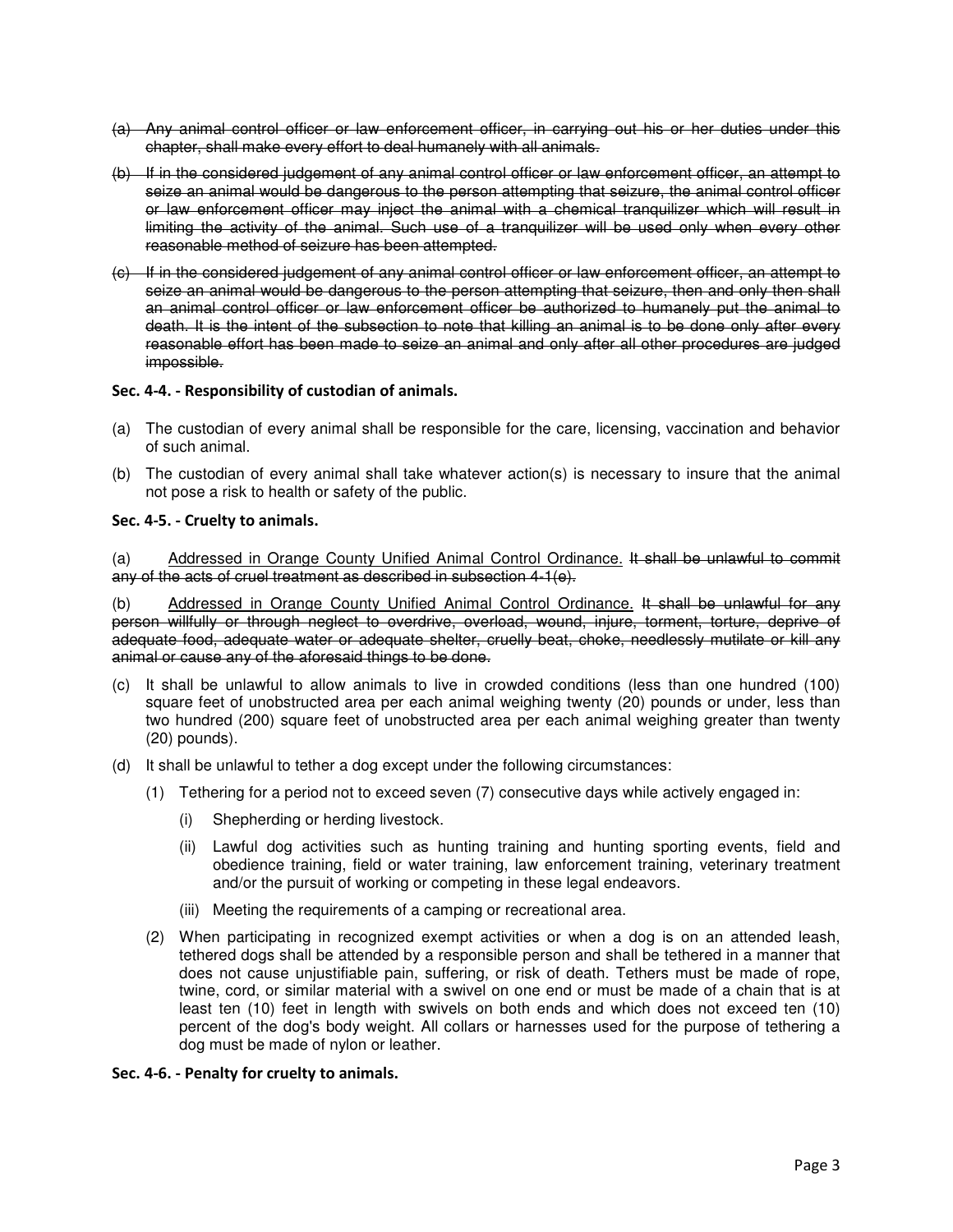If any person shall willfully instigate, promote, engage in or do any act toward the furtherance of any act of cruelty to any animal, he or she shall be guilty of a misdemeanor and be subject to a fine of five hundred dollars (\$500.00) or imprisonment for not more than thirty (30) days.

## Sec. 4-7. - Abandonment of animals; reporting same.

Addressed in Orange County Unified Animal Control Ordinance.

- (a) It shall be unlawful for any person to abandon, drop off or leave any animal to fend for itself or to become a nuisance or danger to the public or to other animals.
- (b) Citizens should report to the animal control officer or to a law enforcement officer all abandonments as previously described.

## Sec. 4-8. - Prohibited acts.

It shall be unlawful for any person within the town to do any of the following:

- (1) Injure. To injure a cat, dog or other animal by running over or into the same with a motor vehicle and fail to notify immediately the custodian, animal control officer or the police department.
- (2) Sale or gift of animals. To sell, give or cause to be sold or given any dog, cat or other animal within any area zoned by the town for business. This subsection shall not apply to any business licensed by the town or State of North Carolina for such purposes.
- (3) Use of electric training devices. To use any electric training device which administers a shock to the animal.
- (4) Interference with animal control officer. Addressed in Orange County Unified Animal Control Ordinance. To interfere with, hinder or molest the animal control officer or other authorized officers in the performance of any duty authorized by this article, or seek to release any animal in the custody of such person.
- (5) Rabies vaccination. Addressed in Orange County Unified Animal Control Ordinance. To have custody of any dog or cat over the age of four (4) months which is not currently vaccinated against rabies.

# Sec. 4-9. - Penalty for violation of section 4-8.

- (a) Any town official authorized by the town manager or his/her designated agent may issue to the known owner or custodian of any animal, or to any other violator, a citation giving notice of the violation of section 4-8 herein. Citations so issued may be delivered in person or mailed by registered mail to the person charged if that person cannot be readily found. The citation issued shall impose upon the custodian or violator a civil penalty of twenty-five dollars (\$25.00) for a violation of section 4-8(1) through 4-8(4) and a civil penalty of one hundred dollars (\$100.00) for a violation of section 4-8(5), which may be paid to the town revenue collector within fourteen (14) days of receipt in full satisfaction of the assessed civil penalty. This penalty is in addition to any other fees authorized by this chapter.
- (b) In the event that the custodian of the animal or any other violator does not appear in response to the above described citation or the applicable civil penalty is not paid within the time period prescribed, a criminal summons may be issued against the custodian of the animal or any other violator for violation of this chapter and upon conviction the custodian or other violator shall be punished as provided by state law and be subject to a fine of five hundred dollars (\$500.00) or imprisonment for not more than thirty (30) days.

#### Sec. 4-10. - Keeping certain animals in town.

(a) Wild and dangerous animals. It shall be unlawful to keep or cause to be kept wild and dangerous animals as described in section 4-1(j) within the town limits. Wild animals within the town temporarily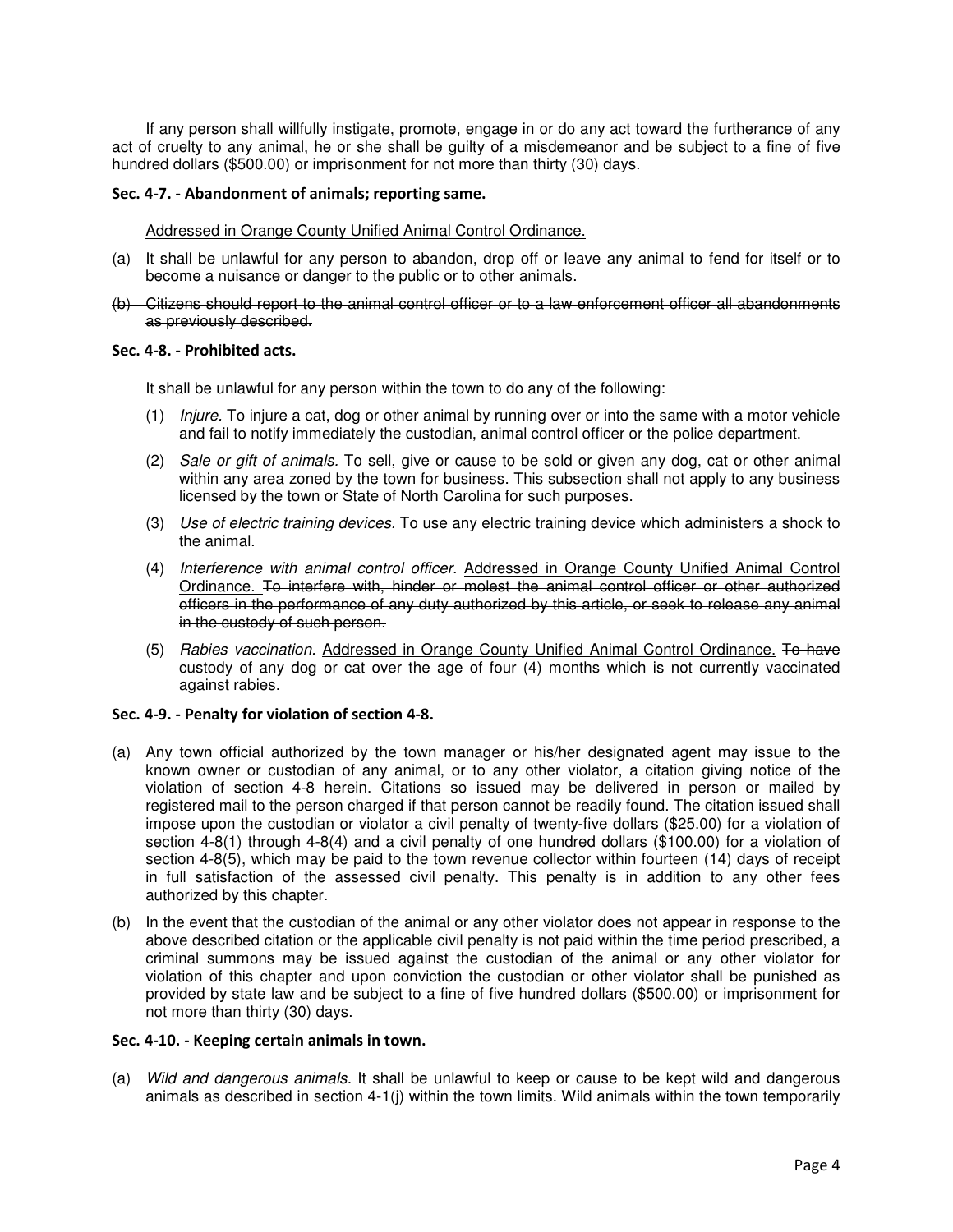as part of a bona fide circus shall be exempt. Any such animal shall be confined within a secure building or enclosure or under restraint.

- (b) Animals which may pose a risk to the health or safety of the public. The custodian of an animal which may pose a threat to the public must:
	- (1) Provide signs, warnings and notifications; and restraints to restrict the access of said animal to the public.
	- (2) Provide safe access to those persons who have legal authority to be on the custodian's property.
- (c) Cows, swine, goats, horses, sheep, cattle. It shall be unlawful for any person to keep or maintain any cow, swine, goat, horse, sheep or cattle within the corporate limits of the town on any lot or parcel of land less than four (4) acres in size, and within one hundred (100) feet of a residence other than that of the custodian.
- (d) Chickens.
	- (1) No person shall allow his or her chickens to run at large within the corporate limits of the town.
	- (2) It shall be unlawful for any person to keep more than ten (10) chickens within the corporate limits of the town.
	- (3) Chickens must be kept a minimum of thirty (30) feet from the nearest residence other than that of the owner and may not be kept between the street and a line drawn parallel to the street facing walls of a residence.
	- (4) All chicken houses and lots must be maintained in a clean and sanitary condition at all times.
	- (5) It shall be unlawful to raise chickens for commercial purposes within the corporate limits of the town.
- (e) Noisy fowl. It shall be unlawful for any person to keep or maintain on any premises or lot within the town any rooster, duck, goose or other such bird or fowl that by loud and habitual crowing, quacking or honking or in any other manner constitutes a public nuisance. Failure to abate such nuisance within two (2) days after written notice to do so from the town manager shall be unlawful.
- (f) Exotic animals. It shall be unlawful for any person to keep or maintain on any premises or lot within the town any exotic animal, as described in section 4-1(k), that by loud and habitual noise or offensive odor causes a public nuisance. Failure to abate such nuisance within two (2) days after written notice to do so from the town manager shall be unlawful. Any exotic animal kept in the town limits must be provided with adequate shelter, food and water for its species.
- (g) Number of dogs. It shall be unlawful to maintain in one household more than four (4) dogs over the age of three (3) months.
- (h) The restrictions in section  $4-10(a)(b)(c)(d)$  shall not apply to animals that are at the office of a licensed veterinarian for the purpose of obtaining medical treatment. Animals must be in secure enclosures or under restraint while being transported and while receiving treatment.
- (i) Fighting animals. It shall unlawful to own or harbor any animal for the purpose of fighting or training for fighting.
- (j) Animals for which there is no anti-rabies vaccine. It shall be unlawful to keep animals which are susceptible to rabies and for which there is no anti-rabies vaccine available.
- (k) Any animal used for bona fide medical, scientific or educational purposes at the University of North Carolina shall be exempt from section 4-10 of this chapter.

**Cross reference—** Zoning districts, uses and dimensional standards, App. A, Art. 3.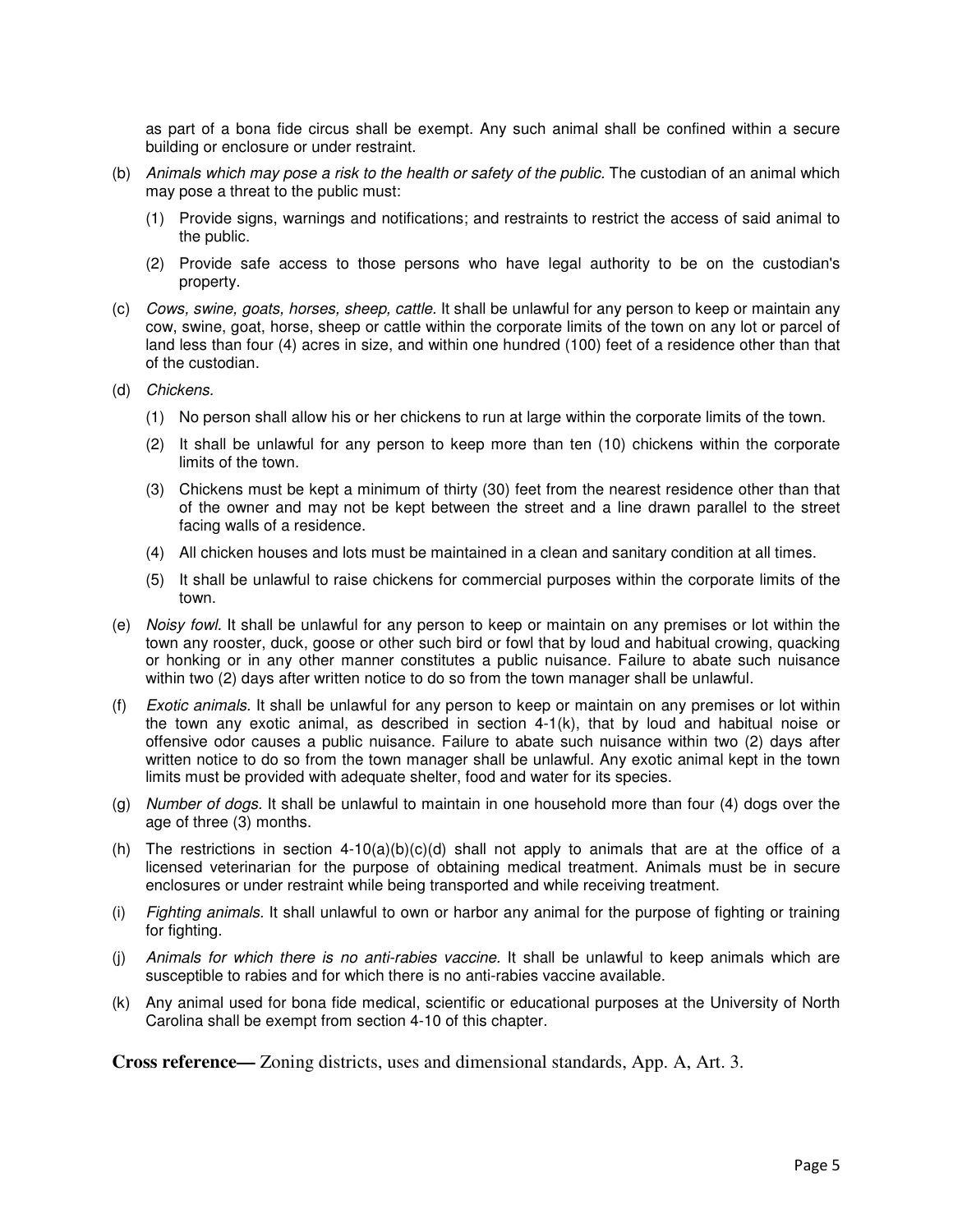# Sec. 4-11. - Sale of baby chicks and rabbits; possession of dyed or painted chicks, ducklings and rabbits.

## Addressed in Orange County Unified Animal Control Ordinance.

- (a) It shall be unlawful, within the town limits, for any person to sell, offer for sale, to permit to be sold or to permit to be offered for sale baby chicks or ducklings less than three (3) weeks and baby rabbits less than sixty (60) days of age in lots less than six (6) per single sale.
- (b) It shall be unlawful, within the town limits, to possess chicks, ducklings or rabbits which have been dyed, painted or in any way changed from their natural color.

#### Sec. 4-12. - Horses on sidewalks.

No person shall ride or drive a horse or horses upon the sidewalks of the town.

## Sec. 4-13. - Breaking up birds nests, killing or catching young birds prohibited.

The breaking up of bird nests, or the killing or catching of young birds within the corporate limits of the town is prohibited.

## Sec. 4-14. - Certain acts declared public nuisances.

Addressed in Orange County Unified Animal Control Ordinance.

The following acts are defined as public nuisances. Animals may be impounded by the animal control officer for any of the following, subject to redemption in the manner provided in this article:

- (1) Any animal which habitually and repeatedly makes noises sufficient to interfere seriously with neighboring residents' reasonable use of their property;
- (2) Any animal which is offensive to others due to an odor caused by the animal;
- (3) Any animal which repeatedly turns over garbage cans, damages flower or vegetable gardens, or causes damage to property of others;
- (4) A female dog in heat not in a building or secure enclosure in such a manner that she will not be in contact with another dog;
- (5) Any stray dog which is away from the premises of the custodian, or in a public place or on any public property in the town, unless the dog is under restraint;
- (6) Any dog on the premises of the custodian and not attended by and under the control of a competent person;
- (7) Any dog or cat off the premises of the custodian not wearing current license tags and rabies control tags as required by this chapter;
- (8) Any animal which unprovoked, chases or approaches a pedestrian, bicycle rider or vehicle in a menacing fashion or apparent attitude of attack.

#### Sec. 4-15. - Penalty for public nuisance.

#### Addressed in Orange County Unified Animal Control Ordinance.

(a) An animal is declared a public nuisance by the animal control officer, who will issue a citation to the custodian for the violation. Citations may be delivered in person or sent by registered mail to the custodian, if that person cannot readily be found. The citation issued shall impose upon the custodian a civil penalty of twenty-five dollars (\$25.00) for the first violation of section 4-14, fifty dollars (\$50.00) for the second violation of section 4-14, one hundred dollars (\$100.00) for the third violation of section 4-14, one hundred fifty dollars (\$150.00) for the fourth violation of section 4-14, and two hundred dollars (\$200.00) for the fifth or successive violation of section 4-14. The violator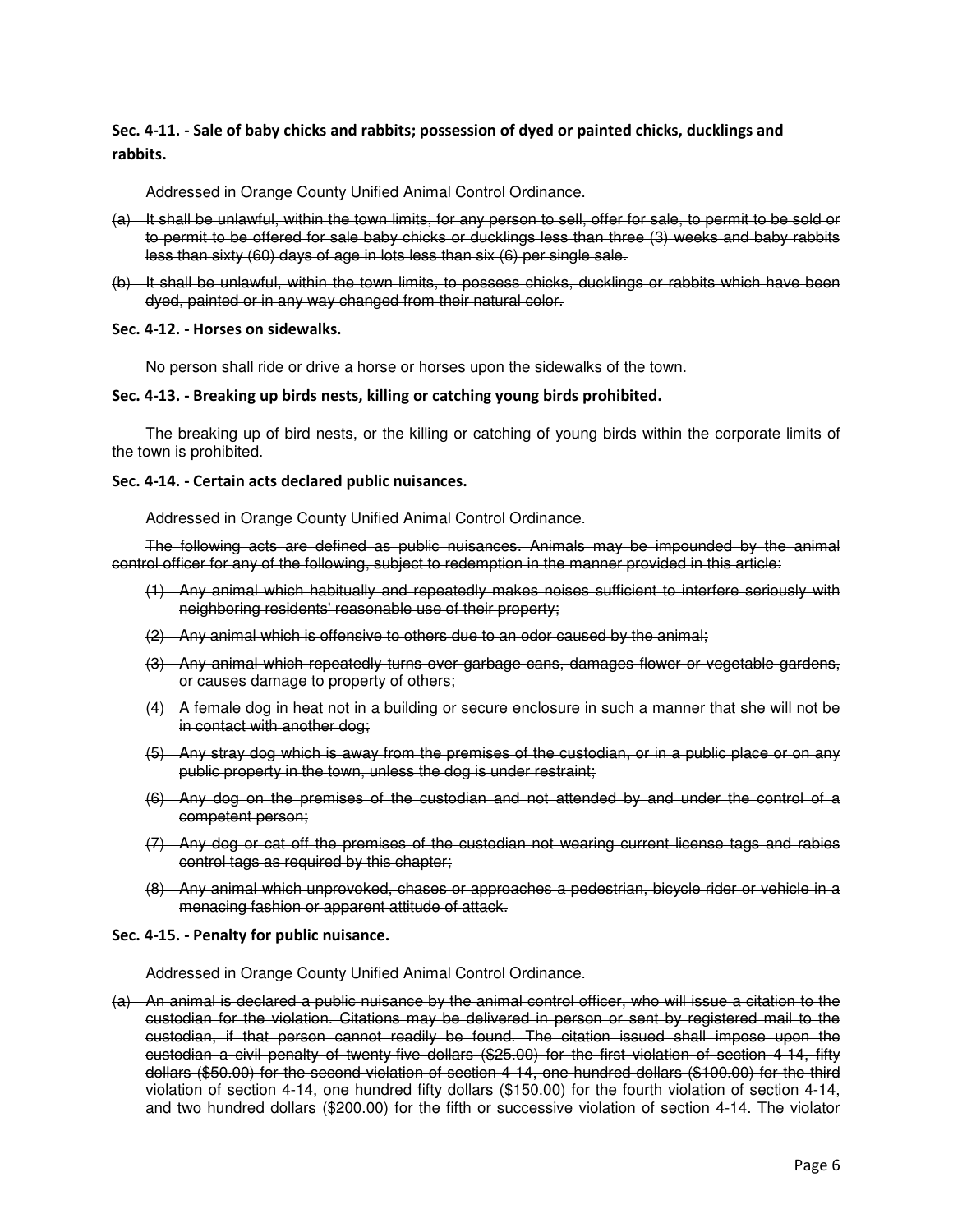may pay the citation to the town revenue collector within fourteen (14) days of receipt in full satisfaction of the assessed civil penalty. This penalty is in addition to any other fees authorized by this article.

(b) In the event that the custodian does not appear in response to the described citation or the civil penalty is not paid within the period prescribed, a criminal summons may be issued against the custodian for violation of this chapter and upon conviction, the custodian shall be punished as provided by state law and be subject to a fine of five hundred dollars (\$500.00) or imprisonment for not more than thirty (30) days.

Sec. 4-16. - Vicious animals.

Addressed in Orange County Unified Animal Control Ordinance.

- (a) It shall be unlawful for any person to harbor any animal, which is three (3) months of age or older, which on or off the property of its custodian and without provocation has:
	- (1) Killed or caused life threatening injuries through bite(s) to a person;
	- (2) Bitten or caused physical harm through bite(s) to a person;
	- (3) Attempted to bite or cause physical harm through bite(s) to a person;
	- (4) Injured, maimed or killed any pet or domestic livestock.
	- (5) On two (2) separate occasions, while not properly restrained, approached a person in a menacing fashion or apparent attitude of attack.
- (b) The animal control officer shall issue a citation to the custodian for the attack or attempted attack as described in section 4-16(a). Citations may be delivered in person or by registered mail if the custodian is not readily found. The citation issued shall impose upon the custodian a civil penalty of fifty dollars (\$50.00). The violator may pay the citation to the town revenue collector within fourteen (14) days of receipt in full satisfaction of the assessed civil penalty. This penalty is in addition to any other fees authorized under this chapter.
- (c) In the event that the custodian of the violator does not appear in response to the described citation or the civil penalty is not paid within the period prescribed, or if the violator previously has been declared vicious upon payment of a citation or the conviction of the custodian, a criminal summons may be issued against the custodian for violation of this chapter and upon conviction, the custodian shall be punished as provided by state law.
- (d) Upon the payment of a citation or the conviction of the custodian for having an animal which without provocation has committed any of the acts described in section  $4-16(a)(1)-(4)$ , said animal is declared a vicious animal.
- (e) Upon the issuance of a citation for an animal which has committed any of the acts described in section  $4-16(a)(1)$   $-(4)$ ; the animal must be confined either in the home of the custodian, at an animal shelter, a kennel or a veterinarian's office until such time that the required pen is constructed, the animal is found to be vicious and destroyed per section  $4-16(a)(1)$ , or a judge finds that the animal is not a vicious animal. The animal control officer has the authority at any time to require that the animal not be kept in the custodian's home. The animal must stay confined through any legal appeals. The custodian shall be responsible for the costs incurred in the animal's confinement. If the animal is found not to be a vicious animal, the town shall be responsible for the cost.
- (f) Upon the payment of a citation or the conviction of the custodian for having an animal which on or off the property of the custodian and without provocation has killed or caused life threatening injuries through bite(s) to a person, section  $4-16(a)(1)$ , the animal will be impounded by the animal control officer and destroyed in a humane manner.
- (g) The custodian of a declared vicious animal, as described in section 4-16(a)(2)—(4), is required to keep the animal securely confined indoors or in a securely enclosed and locked pen or structure. This pen or structure must be suitable to prevent the entry of young children and designed to prevent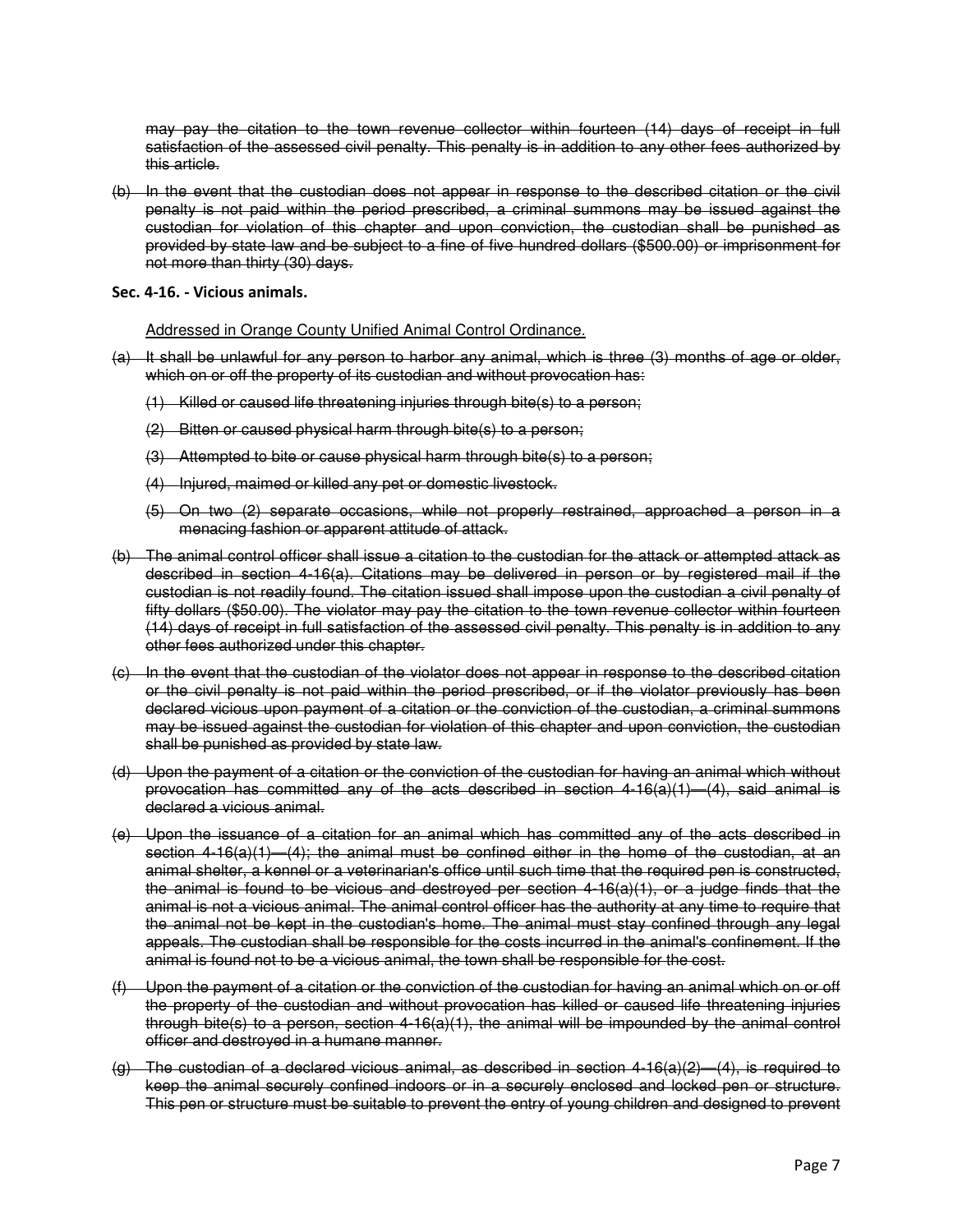the animal from escaping. Such pen or structure must have minimum dimensions of five (5) feet by ten (10) feet; the size of the pen will be based on the size of the animal and must have sides six (6) feet in height with a device to prevent the animal from escaping over the top of the fence. If it has no bottom secured to the sides, the sides must be embedded into the ground no less than one foot. The enclosure must also provide protection from the elements for the animal. The shelter must be inspected and receive written approval from the animal control officer.

- (h) There must be posted on the premises of the custodian a sign or placard noting "Beware of Dog" or other information noting the presence of vicious animal(s).
- (i) The animal control officer will inspect the pens of all animals deemed vicious at least twice annually to assure that the standards are maintained.
- (j) A vicious animal shall be permitted at the following locations only:
	- (1) On the premises of the custodian.
	- (2) On private property, with the authorization of the owner of the property.
	- (3) At a licensed veterinarian for treatment.
	- (4) In a motor vehicle while being transported.
	- (5) The vicious animal must be controlled by means of a chain, leash or other like device whenever it is not indoors or in the secure enclosure as described in section 4-16(g).
- (k) An animal which has been declared vicious may be impounded by the animal control officer for being out-of-doors, out of a secure structure and not controlled by means of a chain, leash or other like device, or for being in a location other than described in section 4-16(j).
- (l) The custodian of the aforementioned dog may be issued a citation for violation of section 4-16(j) and section 4-16(k). Citations may be delivered in person or mailed by registered mail if the custodian is not readily found. The citation issued shall impose upon the custodian a civil penalty of fifty dollars (\$50.00) which may be paid to the town revenue collector within fourteen (14) days of receipt in full satisfaction of the assessed civil penalty. This penalty is in addition to any other fees authorized by this chapter.
- (m) Any animal previously declared vicious upon the payment of a citation or by conviction of the custodian for a violation of section 4-16(a), that commits a subsequent violation as described in section 4-16(a), will cause the custodian to be charged with that violation. Upon the custodian's conviction of that violation, the animal will be destroyed in a humane manner.
- (n) Violation of this section is a misdemeanor and is subject to a fine of five hundred dollars (\$500.00) or imprisonment for not more than thirty (30) days.

# **Editor's note—**

It should be noted that § 2 of Ord. No. 2001-07-02/O-2, provides, "In determining whether a criminal summons may be issued for a violation after an animal once previously has been declared vicious upon payment of a citation or conviction of the custodian, only acts committed after the effective date of this ordinance shall be considered. In determining whether an animal may be destroyed after a conviction of a custodian for a subsequent violation involving an animal previously declared vicious upon payment of a citation or conviction of the custodian, only acts committed after the effective date of this ordinance shall be considered."

# Sec. 4-17. - License tags required; issuance; fees.

Addressed in Orange County Unified Animal Control Ordinance.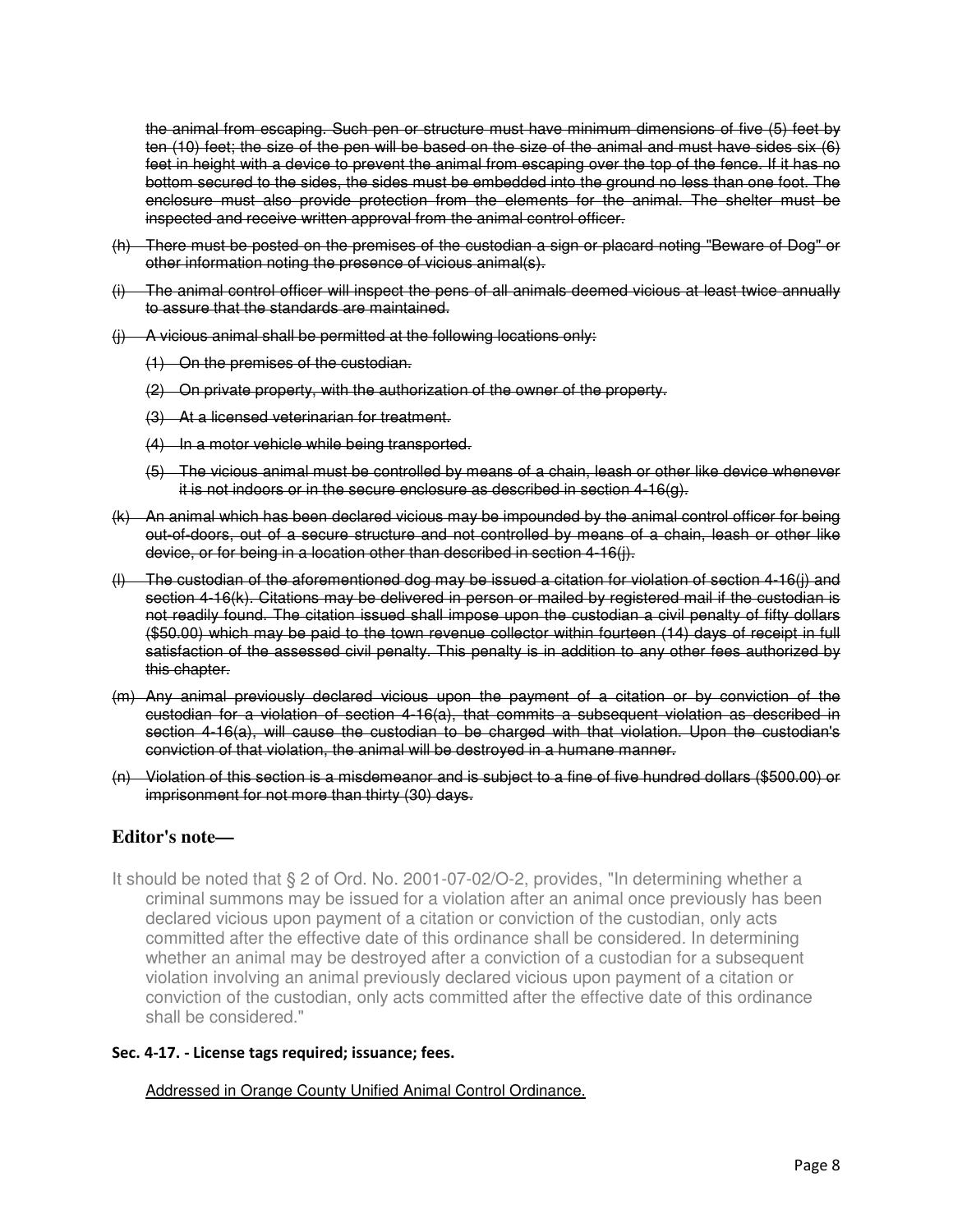Every dog and cat over four (4) months old housed in the town shall be licensed by the county. An Orange County license tag will be issued upon payment of the license fee. The license fee shall be determined by the Orange County Commissioners. There is a charge for replacement of a lost tag.

#### Sec. 4-18. - Rabies control.

## Addressed in Orange County Unified Animal Control Ordinance.

- (a) Vaccination. Every dog or cat four (4) months of age or older housed in the town shall at all times be currently vaccinated against rabies. The custodian of all such animals shall provide proof of such vaccination upon demand of the animal control officer. Failure to provide such proof may result in such animal being impounded subject to redemption in the manner provided in this chapter.
- (b) Confinement. Whenever any animal or person is bitten by a dog, cat or other animal within the town, the animal control officer shall have the right and authority to examine such animal to determine whether it has rabies. In such case, upon demand of the animal control officer, the custodian of such animal shall deliver it to the animal control officer who may impound such animal for a period as may be necessary to determine whether it has rabies. Such period will not be less than ten (10) days. The custodian is required to pay the cost of the confinement. If said custodian fails to pay for the confinement of said animal, the animal control officer is empowered to proceed as otherwise provided in this chapter. If the animal control officer finds that such animal has rabies or any symptoms thereof, then said animal control officer shall cause such animal to be destroyed.

If the custodian can provide proof of vaccination and such animal is found at the time of examination not to have rabies or any symptoms thereof, said animal may be returned to the custodian following the examination.

## Sec. 4-19. - Impounding animals.

## Addressed in Orange County Unified Animal Control Ordinance.

Any animal that in the considered judgement of the animal control officer has strayed, or which is found not to be wearing a currently valid license tag and rabies tag, or which has been determined to be a public nuisance, or has been determined to be a vicious dog out-of-doors, not in a secure pen or on a restraint may be impounded and confined in the Orange County animal shelter in a humane manner for a period hereinafter prescribed for redemption, adoption or destruction:

- (1) Owner notification. Immediately upon impounding any animal, the supervisor of the Orange County animal shelter shall attempt to notify the custodian by telephone and inform that person of such impoundment, and the conditions whereby the animal may be redeemed. If unable to give notice by telephone, an official, dated, written notice shall be mailed to the registered owner by certified mail, return receipt requested, giving notice of the impoundment and the conditions whereby the animal may be redeemed.
- (2) Redemption. Except as provided in section 4-16(m) concerning vicious animals, animals shall be held up to five (5) days for redemption after the date shown on the return receipt or refusal of said notice.
- (3) Adoption. If an impounded animal is not redeemed by the custodian within five (5) days in which the shelter is open to the public, said animal may be offered for adoption to any person who meets the Orange County animal shelter adoption criteria and who is willing to comply with the animal control laws. An animal which has been declared vicious shall not be eligible for adoption.
- (4) Sale or destruction. If an animal is not redeemed within the redemption period such animal may be destroyed in a humane manner or held for adoption for a period determined by the supervisor of the Orange County animal shelter and the supervisor of the animal control services for the town.